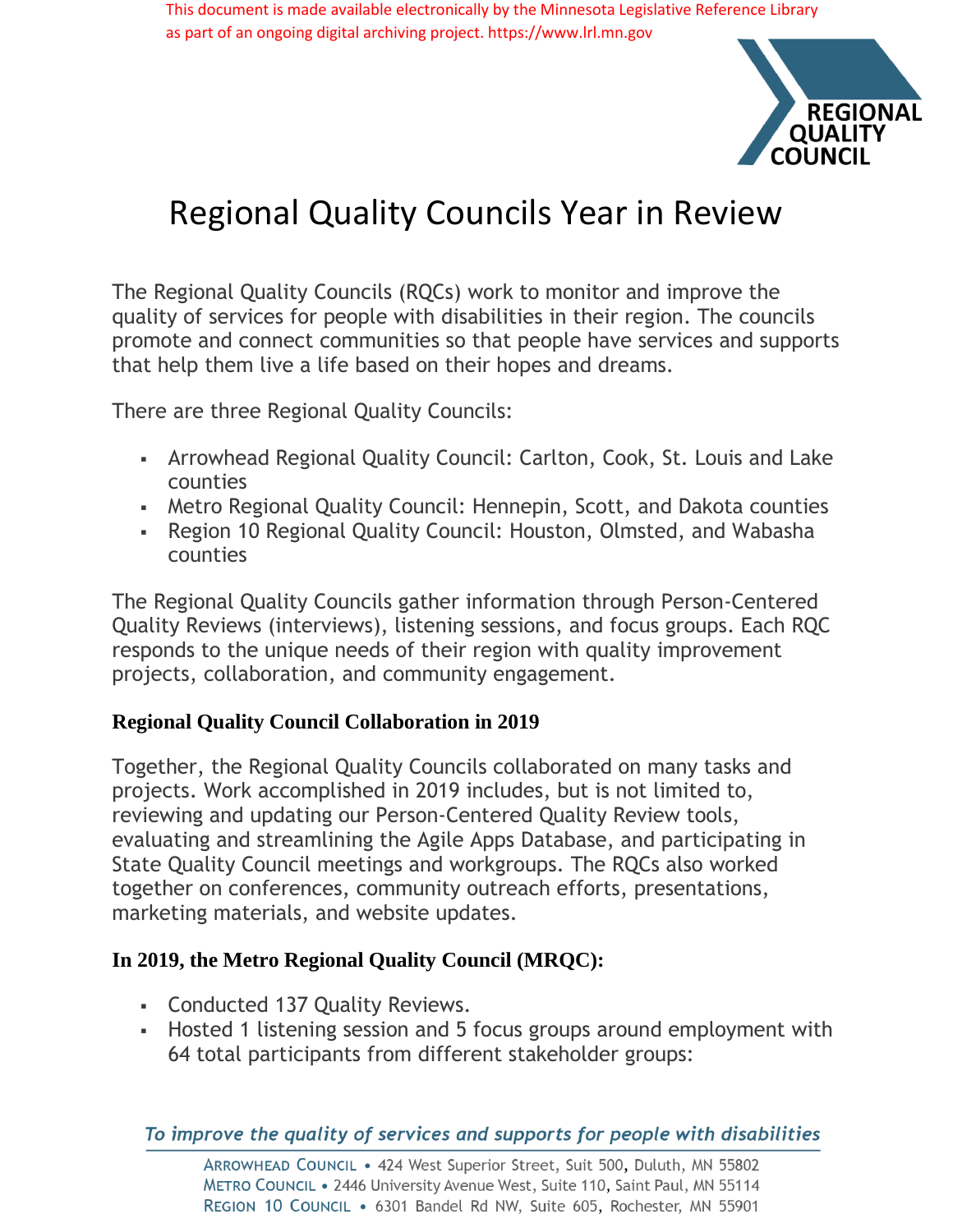

- People with disabilities, family members, case managers, employment support professionals, and employers.
- Provided support and technical assistance to The Arc Minnesota's Self Advocate Advisory Committee during meetings and events such as their Parent Panel.
- Participated in sexual violence prevention work through coalitions and legislation.
- Facilitated 4 community conversations about the Vulnerable Adult Act redesign, shared feedback with the Department of Human Services, and participated in the VAA Redesign Summit.
- Collaborated with lead and state agencies to evaluate the effectiveness of tools and resources such as the Informed Choice Toolkit and Disability Hub.
- Reported to the Department of Human Services with best practices, recommendations, and lessons learned.
- Presented work at the St. Louis County Health and Human Services Conference and hosted a Marketplace Session at the Minnesota Gathering for Person-Centered Practices.
- Shared work and collaborated with various professional groups, such as a community of practice and a county employment innovations group.
- Sponsored a self-advocate to attend the Age and Disabilities Odyssey Conference.

# **In 2019, the Arrowhead Regional Quality Council (ARQC):**

- Conducted 122 Quality Reviews and 3 listening sessions.
- Provided funding to a local provider for individuals that are not on waivers to have a person-centered plan completed.
- Provided funding to host a Community Conversations Event to help build natural supports and friendships with local employers, property owners, and other community members.
- Provided funds to a local long-term supportive housing program that houses women who have experienced long-term homelessness. The funds helped these women get out and experience different things in the community that they live in.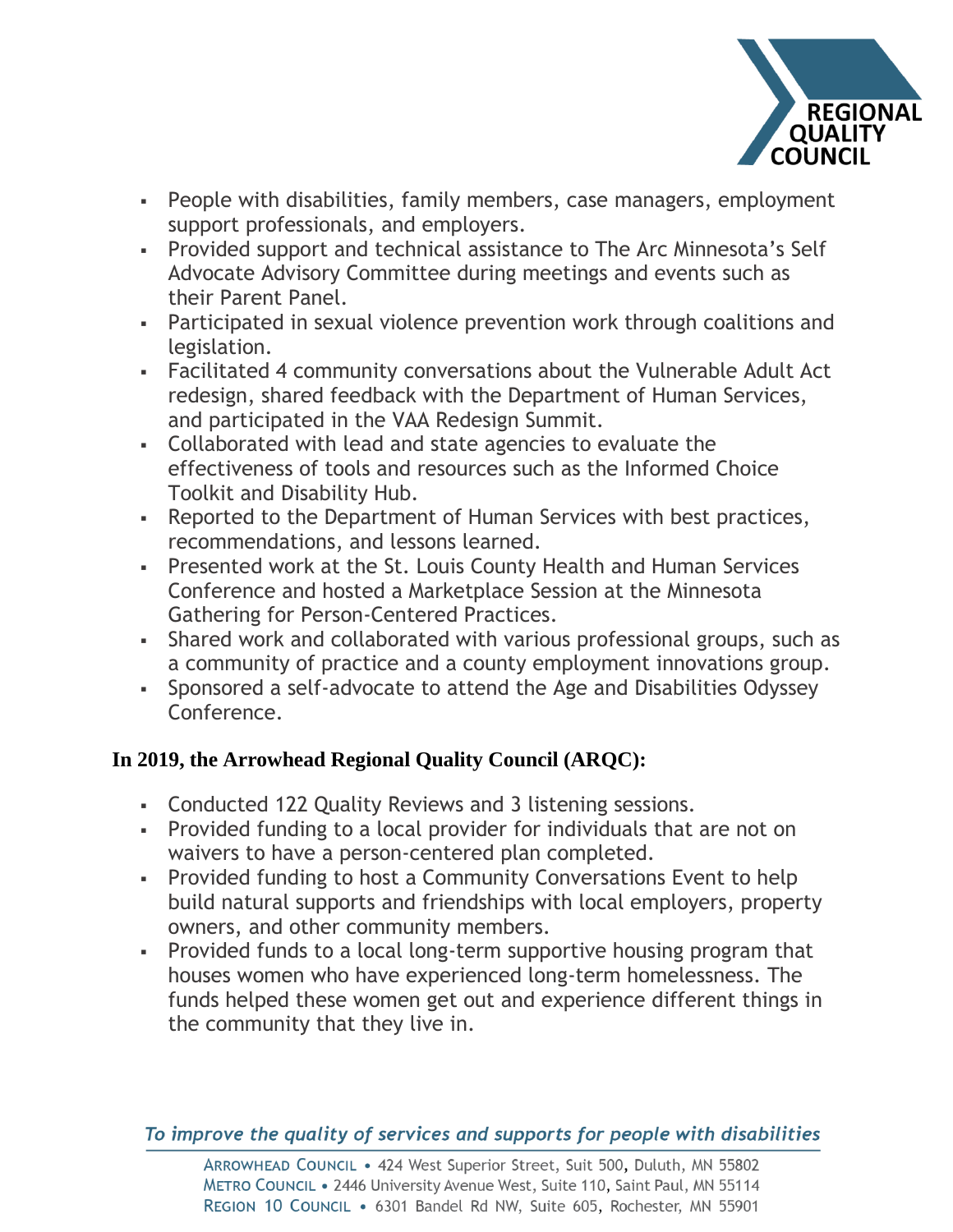

- Coordinated with training professionals to facilitate Motivational Interviewing Training for Arc Northland staff, Quality Reviewers, and ARQC Members; as well as professional in the Virginia, Minnesota area.
- Collaborated with Legal Aid Services and facilitated a community meeting at a subsidized housing complex in Grand Marais. The meeting helped tenants and management understand their rights and responsibilities, and how to work together when working through building concerns.
- Participated in an ADA compliance group, referred to as Accessible Ely, which stemmed from a person who participated in a Quality Review. This group addresses the lack of accessibility in rural areas.
- Collaborated with the Local Solutions to End Poverty Forum.

# **In 2019, the Region 10 Quality Council:**

- Conducted 75 Quality Reviews.
- Hosted and facilitated 8 Community Conversations around Community Connectedness and Natural Supports (in Olmsted and Wabasha Counties).
	- Roughly 110 community members participated and gave feedback.
- Participated in sexual violence prevention work through coalitions and legislation.
- Facilitated a community conversation about the Vulnerable Adult Act redesign and shared feedback with the Department of Human Services.
- Presented "Quality Services and Supports YOUR Way" at the 2019 Self-Advocate Minnesota Southeast Region Conference.
- Participated in forums as they relate to disability topics and community concerns in our region. Forums include the Legislative Forums and 2019 Community Health Forum.
- Participated in the 2020 Census Complete Count Committee and were invited to be a panelist in a "Panel Discussion on the 2020 Census" to share information about the importance of being counted.
- Partnership in a "Community for All" community of practice committee (name changed to "Working Together").
- Ongoing partnership with Olmsted County and community providers for training and collaboration in regards to expanding organization-wide